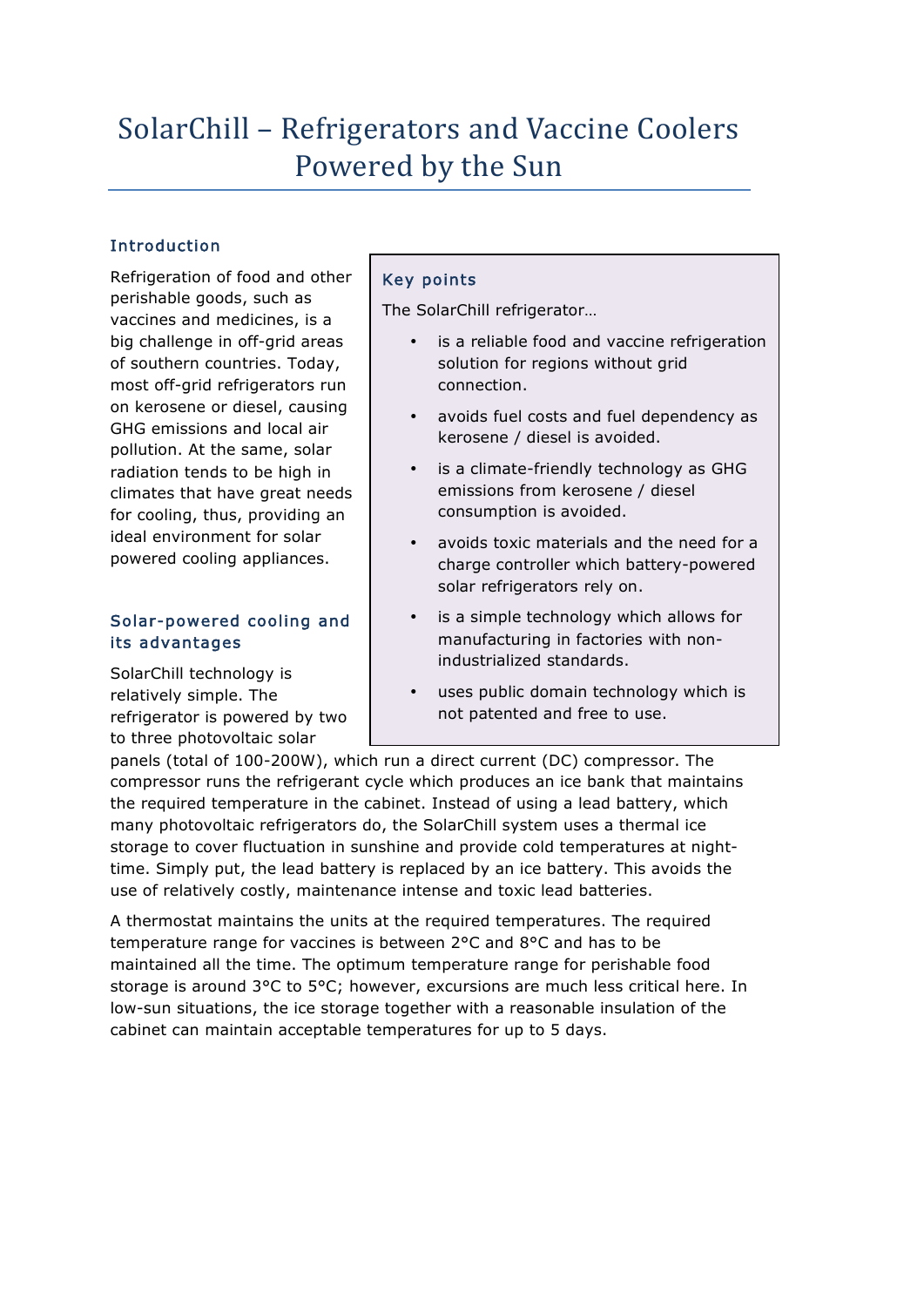# SolarChill design

1- Cabinet with 100 mm PU 2-Vaccine compartment

 $4$ -Lid

- 3- Skin condenser
- 5- Internal wall, insulated 6-Ice Storage
- 7- Evaporator, wire on tube 8-Compressor





#### Status of Development and Market Potential

Two models of SolarChill have been developed: SolarChill A, a unit for vaccine cooling of around 50 litres capacity and SolarChill B, a unit for food refrigeration of around 100 litres. SolarChill A is now commercialized, and SolarChill B is in laboratory testing. While the SolarChill A is primarily for off-grid regions in

#### Possible applications

- Rural health care centres and hospitals
- Small shops in rural areas
- Rural food producing businesses such as fisheries, dairy etc.
- Private households (for food storage)

developing countries, SolarChill B has market potential in off-grid regions throughout the world, e.g. for recreational cottages in industrialized countries.

A reliable cold chain is essential for the safe storage of vaccines. In the fight against the common communicable diseases extensive immunisation programmes are in progress throughout the developing world.

SolarChill enhances the required cold chain. To date, approximately a thousand SolarChill vaccine cooler units have been installed in 15 countries, in South East Asia, Africa and Latin America. SolarChill vaccine coolers are installed in clinics and health centers. They are also in use in refugee camps in Chad and Uganda as well as in earthquake hit zones in Haiti.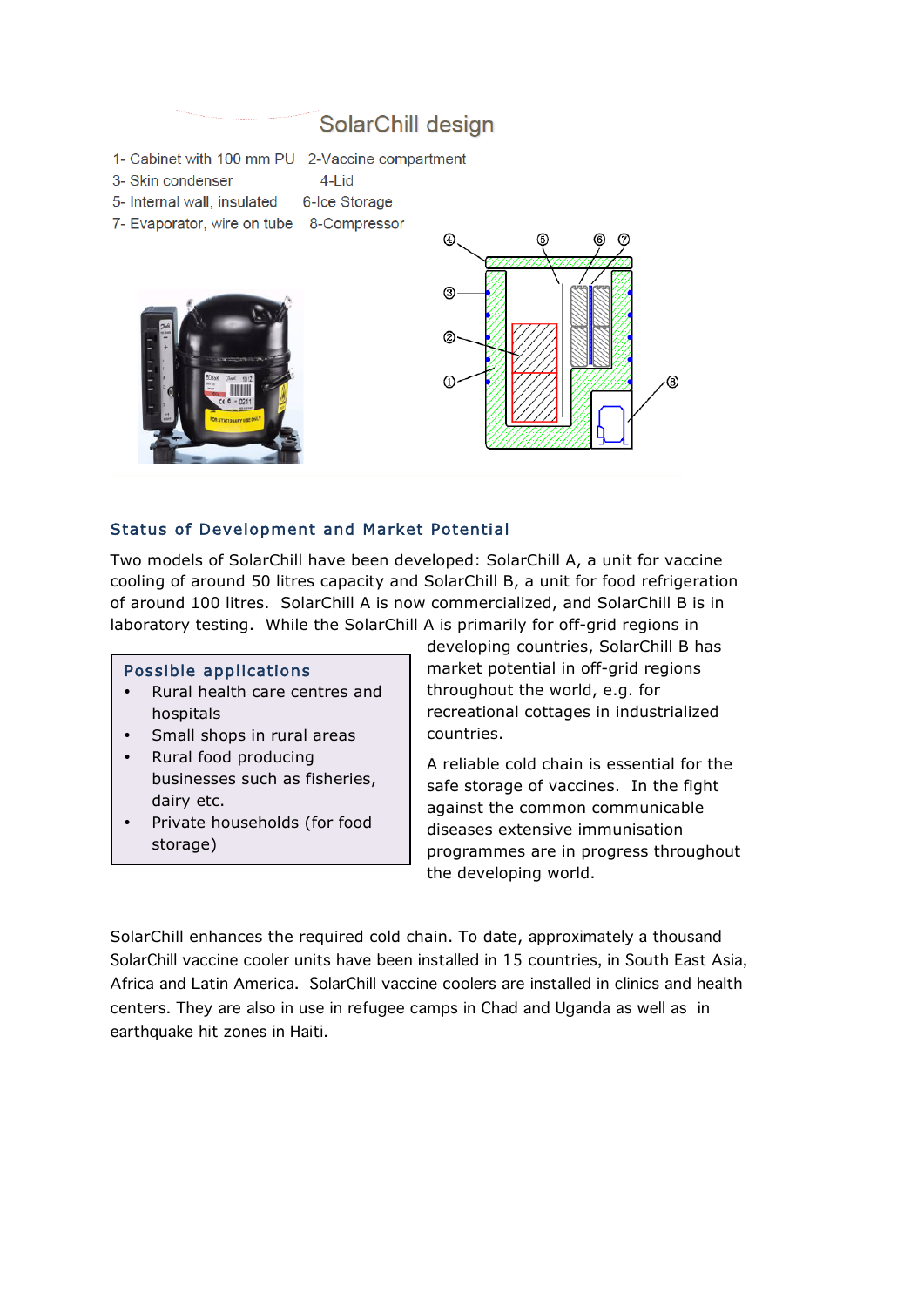

#### SolarChill in Swaziland

In Swaziland, the "The Fridge Factory" plans to produce SolarChill refrigerators especially for the South African market. The Fridge Factory already produces hydrocarbon based refrigerators. The company received technical support for the development of a SolarChill model designed for African conditions, from the German Development Agency, GIZ, financed through the Federal Ministry for the Environment, Nature Conservation and Nuclear Safety (BMU) within the International Climate Initiative (ICI). While the prototype was optimized in Germany, The Fridge Factory will set up the production line and establish trainings for the technicians. The refrigerator will be sold at a reasonable price and targets

rural areas without sufficient access to electricity supply. The experiences gained in this project can be adopted by further refrigeration manufacturers in and outside Africa.

#### Environmental and Socio-Economic Benefits

- HEALTH: SolarChill is a reliable food and vaccine refrigeration solution for regions without grid connection. It can thus contribute to the health situation in rural areas.
- CLIMATE: SolarChill is a climate-friendly technology as GHG emissions and local air pollution are avoided compared to fossil-fuel run units which are often used in off-grid areas. On the average, kerosene vaccine coolers consume between 0.8 and 1 litre of kerosene daily, which sums up to 365 litres or ca. 800 kg of  $CO<sub>2</sub>$ emissions annually; emissions which are avoided when using the SolarChill technology.
- WASTE: On the other hand, compared to conventional solar refrigerators using a lead battery, the toxic waste of the lead battery is avoided in the SolarChill system. Furthermore, refrigerators often use refrigerants such as HFCs which have a high global warming potential (GWP) and thus also cause a certain amount of GHG emissions through leakage and end-of-life discharge. SolarChill uses climate-friendly refrigerants, thus eliminating these emissions.
- ECONOMIC: The relatively simple technology allows for manufacturing in factories with non-industrialized standards, making it a suitable product for local production in southern countries. SolarChill technology is not patented and free to use. The utilization of SolarChill B for businesses based on food items such as fisheries or food stores contributes to rural economic development. The SolarChill, direct drive cooling technology, can potentially be adapted to larger, commercial applications.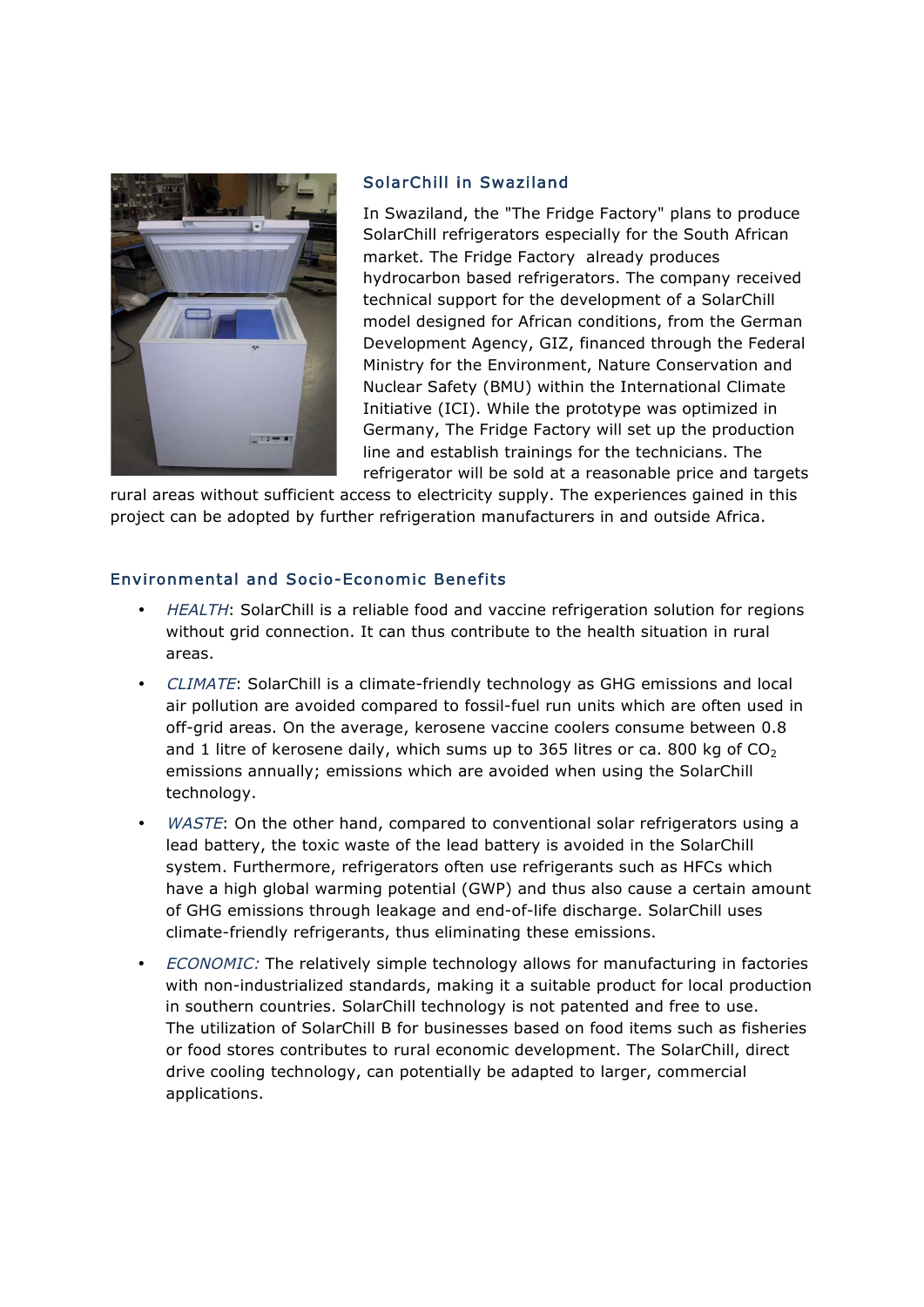# Costs

The running costs of SolarChill are very low as there is no fuel consumption. SolarChill requires little routine maintenance or repairs. Current manufacturing and purchase costs are expected to reduce with economy of scale as more units are produced. At the same time, prices for photovoltaic panels are coming down, which further reduces costs.

But even today, lifetime costs of SolarChill refrigerators normally break even with those of kerosene units after 5-10 years, depending on varying prices for equipment and fuel. Still, the higher investment costs are a significant barrier for end-users with low budget, so further cost reductions and/or financial schemes such as small credits are needed to reach a bigger target group.



Figure: Cumulative costs of conventional, solar and SolarChill off-grid vaccine coolers. Source: PATH. Notes:

• Prices reflect 2013 WHO PQS price (or pre-2013 inflation adjusted price estimates) for unit, photovoltaic panel (if appropriate), other installation equipment, freight and installation charges.

• Maintenance and repair costs include estimated technician time, travel and repair parts and equipment.

• Assumed LP gas price of \$1.83 per kg and kerosene price of \$0.85 per liter.

#### Recommendation for Policy Makers

- Promote utilization of solar vaccine coolers in public hospitals in off-grid areas
- Develop and conduct training programs on solar refrigeration for the servicing and maintenance sector
- Collaborate with refrigerator manufacturers to produce SolarChill models
- Introduce micro-credit schemes for the end-users of SolarChill units
- Support the development and the uptake of SolarChill technology for a variety of commercial applications